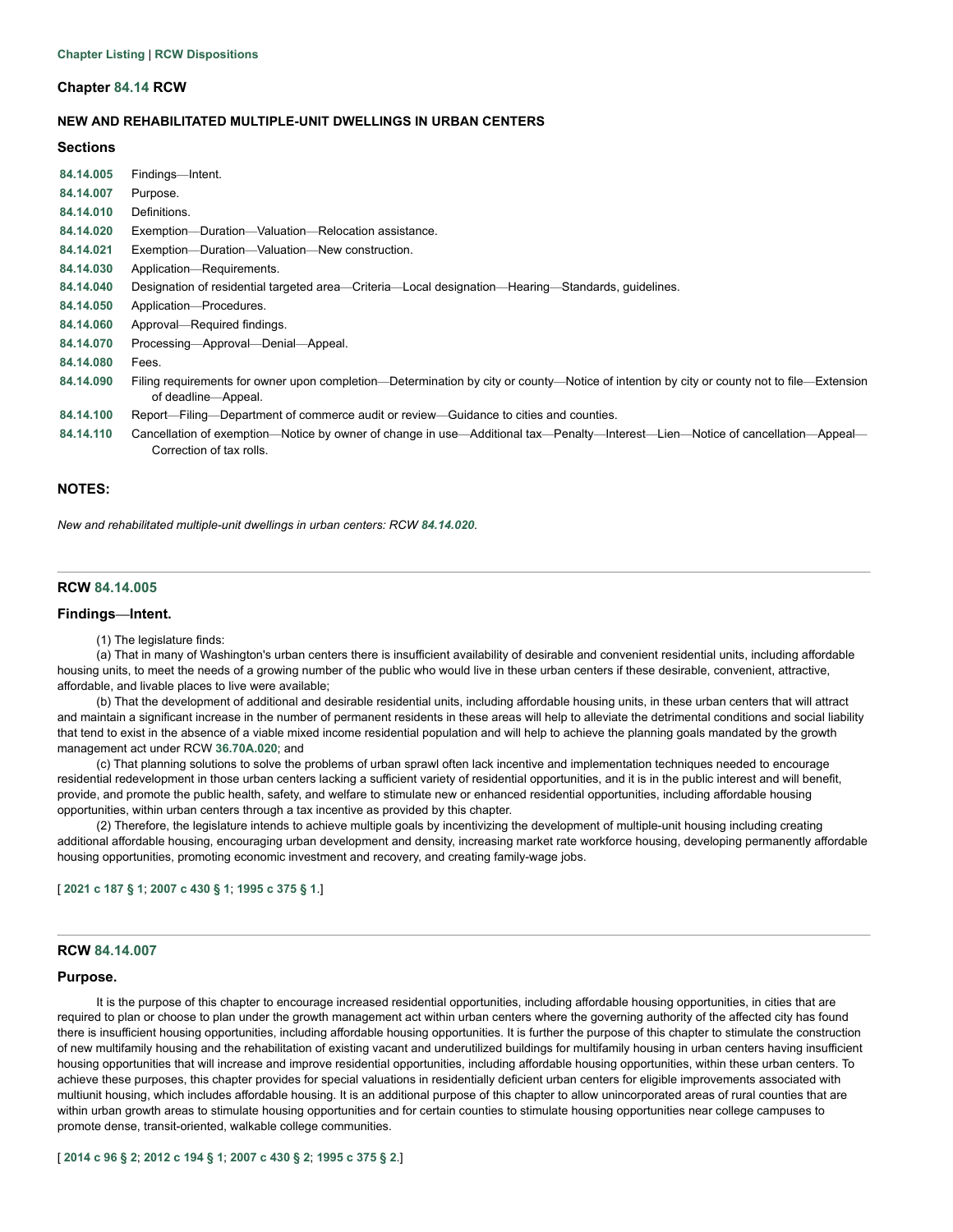### <span id="page-1-0"></span>**RCW [84.14.010](http://app.leg.wa.gov/RCW/default.aspx?cite=84.14.010)**

#### **Definitions.**

The definitions in this section apply throughout this chapter unless the context clearly requires otherwise.

(1) "Affordable housing" means residential housing that is rented by a person or household whose monthly housing costs, including utilities other than telephone, do not exceed thirty percent of the household's monthly income. For the purposes of housing intended for owner occupancy, "affordable housing" means residential housing that is within the means of low or moderate-income households.

(2) "Campus facilities master plan" means the area that is defined by the University of Washington as necessary for the future growth and development of its campus facilities for campuses authorized under RCW **[28B.45.020](http://app.leg.wa.gov/RCW/default.aspx?cite=28B.45.020)**.

(3) "City" means either (a) a city or town with a population of at least fifteen thousand, (b) the largest city or town, if there is no city or town with a population of at least fifteen thousand, located in a county planning under the growth management act, (c) a city or town with a population of at least five thousand located in a county subject to the provisions of RCW **[36.70A.215](http://app.leg.wa.gov/RCW/default.aspx?cite=36.70A.215)**, or (d) any city that otherwise does not meet the qualifications under (a) through (c) of this subsection, until December 31, 2031, that complies with RCW **[84.14.020](http://app.leg.wa.gov/RCW/default.aspx?cite=84.14.020)**(1)(a)(iii) or **[84.14.021](http://app.leg.wa.gov/RCW/default.aspx?cite=84.14.021)**(1)(b).

(4) "County" means a county with an unincorporated population of at least 170,000.

(5) "Governing authority" means the local legislative authority of a city or a county having jurisdiction over the property for which an exemption may be applied for under this chapter.

(6) "Growth management act" means chapter **[36.70A](http://app.leg.wa.gov/RCW/default.aspx?cite=36.70A)** RCW.

(7) "Household" means a single person, family, or unrelated persons living together.

(8) "Low-income household" means a single person, family, or unrelated persons living together whose adjusted income is at or below eighty percent of the median family income adjusted for family size, for the county, city, or metropolitan statistical area, where the project is located, as reported by the United States department of housing and urban development.

(9) "Moderate-income household" means a single person, family, or unrelated persons living together whose adjusted income is more than eighty percent but is at or below one hundred fifteen percent of the median family income adjusted for family size, for the county, city, or metropolitan statistical area, where the project is located, as reported by the United States department of housing and urban development.

(10) "Multiple-unit housing" means a building or a group of buildings having four or more dwelling units not designed or used as transient accommodations and not including hotels and motels. Multifamily units may result from new construction or rehabilitated or conversion of vacant, underutilized, or substandard buildings to multifamily housing.

(11) "Owner" means the property owner of record.

(12) "Permanent residential occupancy" means multiunit housing that provides either rental or owner occupancy on a nontransient basis. This includes owner-occupied or rental accommodation that is leased for a period of at least one month. This excludes hotels and motels that predominately offer rental accommodation on a daily or weekly basis.

(13) "Rehabilitation improvements" means modifications to existing structures, that are vacant for twelve months or longer, that are made to achieve a condition of substantial compliance with existing building codes or modification to existing occupied structures which increase the number of multifamily housing units.

(14) "Residential targeted area" means an area within an urban center or urban growth area that has been designated by the governing authority as a residential targeted area in accordance with this chapter. With respect to designations after July 1, 2007, "residential targeted area" may not include a campus facilities master plan.

(15) "Rural county" means a county with a population between fifty thousand and seventy-one thousand and bordering Puget Sound.

(16) "Substantial compliance" means compliance with local building or housing code requirements that are typically required for rehabilitation as opposed to new construction.

(17) "Urban center" means a compact identifiable district where urban residents may obtain a variety of products and services. An urban center must contain:

(a) Several existing or previous, or both, business establishments that may include but are not limited to shops, offices, banks, restaurants, governmental agencies;

(b) Adequate public facilities including streets, sidewalks, lighting, transit, domestic water, and sanitary sewer systems; and

(c) A mixture of uses and activities that may include housing, recreation, and cultural activities in association with either commercial or office, or both, use.

[[2021](http://lawfilesext.leg.wa.gov/biennium/2021-22/Pdf/Bills/Session%20Laws/Senate/5287-S2.SL.pdf?cite=2021%20c%20187%20%C2%A7%202) c 187 § 2; [2017](http://lawfilesext.leg.wa.gov/biennium/2017-18/Pdf/Bills/Session%20Laws/House/1107.SL.pdf?cite=2017%20c%2052%20%C2%A7%2016) c 52 § 16; [2014](http://lawfilesext.leg.wa.gov/biennium/2013-14/Pdf/Bills/Session%20Laws/Senate/6330-S2.SL.pdf?cite=2014%20c%2096%20%C2%A7%203) c 96 § 3. [Prior:](http://lawfilesext.leg.wa.gov/biennium/1997-98/Pdf/Bills/Session%20Laws/Senate/6094.SL.pdf?cite=1997%20c%20429%20%C2%A7%2040) [2012](http://lawfilesext.leg.wa.gov/biennium/2011-12/Pdf/Bills/Session%20Laws/Senate/6277-S.SL.pdf?cite=2012%20c%20194%20%C2%A7%202) c 194 § 2; prior: [2007](http://lawfilesext.leg.wa.gov/biennium/2007-08/Pdf/Bills/Session%20Laws/House/2164-S.SL.pdf?cite=2007%20c%20185%20%C2%A7%201) c 430 § 3; 2007 c 185 § 1; [2002](http://lawfilesext.leg.wa.gov/biennium/2001-02/Pdf/Bills/Session%20Laws/House/2466-S.SL.pdf?cite=2002%20c%20146%20%C2%A7%201) c 146 § 1; [2000](http://lawfilesext.leg.wa.gov/biennium/1999-00/Pdf/Bills/Session%20Laws/House/2505.SL.pdf?cite=2000%20c%20242%20%C2%A7%201) c 242 § 1; 1997 c **429 § 40**; **[1995](http://lawfilesext.leg.wa.gov/biennium/1995-96/Pdf/Bills/Session%20Laws/Senate/5387-S2.SL.pdf?cite=1995%20c%20375%20%C2%A7%203) c 375 § 3**.]

# **NOTES:**

**Effective date—2007 c 185:** "This act is necessary for the immediate preservation of the public peace, health, or safety, or support of the state government and its existing public institutions, and takes effect July 1, 2007." [ **[2007](http://lawfilesext.leg.wa.gov/biennium/2007-08/Pdf/Bills/Session%20Laws/House/2164-S.SL.pdf?cite=2007%20c%20185%20%C2%A7%203) c 185 § 3**.]

**Severability—1997 c 429:** See note following RCW **[36.70A.3201](http://app.leg.wa.gov/RCW/default.aspx?cite=36.70A.3201)**.

#### <span id="page-1-1"></span>**RCW [84.14.020](http://app.leg.wa.gov/RCW/default.aspx?cite=84.14.020)**

#### **Exemption—Duration—Valuation—Relocation assistance.**

(1)(a) The value of new housing construction, conversion, and rehabilitation improvements qualifying under this chapter is exempt from ad valorem property taxation, as follows:

(i) For properties for which applications for certificates of tax exemption eligibility are submitted under this chapter before July 22, 2007, the value is exempt for ten successive years beginning January 1 of the year immediately following the calendar year of issuance of the certificate;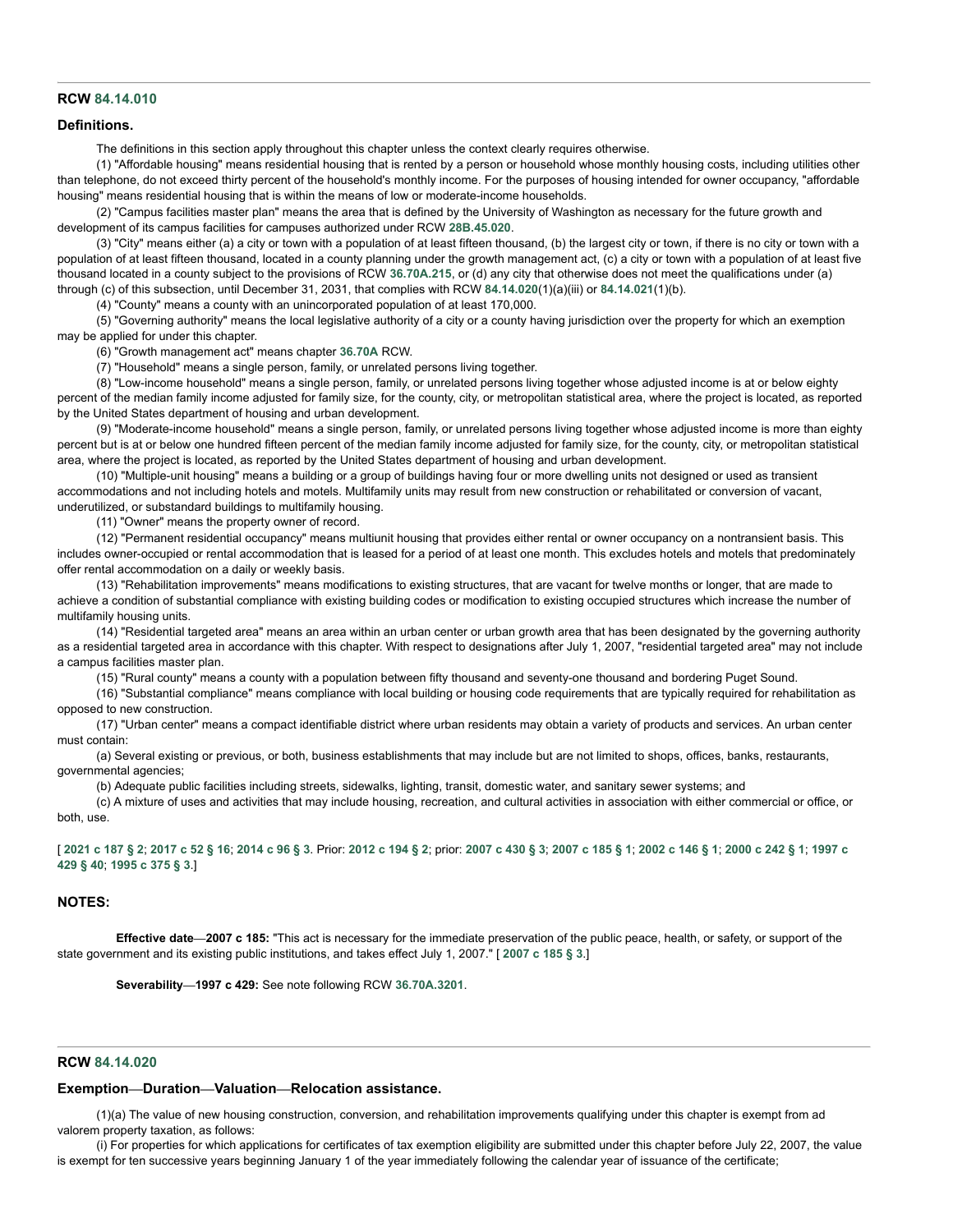(ii) For properties for which applications for certificates of tax exemption eligibility are submitted under this chapter on or after July 22, 2007, the value is exempt:

(A) For eight successive years beginning January 1st of the year immediately following the calendar year of issuance of the certificate;

(B) For twelve successive years beginning January 1st of the year immediately following the calendar year of issuance of the certificate, if the property otherwise qualifies for the exemption under this chapter and meets the conditions in this subsection (1)(a)(ii)(B). For the property to qualify for the twelve-year exemption under this subsection, the applicant must commit to renting or selling at least twenty percent of the multifamily housing units as affordable housing units to low and moderate-income households, and the property must satisfy that commitment and any additional affordability and income eligibility conditions adopted by the local government under this chapter. In the case of projects intended exclusively for owner occupancy, the minimum requirement of this subsection (1)(a)(ii)(B) may be satisfied solely through housing affordable to moderate-income households; or

(C) For 20 successive years beginning January 1st of the year immediately following the calendar year of issuance of the certificate, if the property otherwise qualifies for the exemption under this chapter and meets the conditions in this subsection (1)(a)(ii)(C). For the property to qualify for the 20-year exemption under this subsection, the project must be located within one mile of high capacity transit of at least 15 minute scheduled frequency, in a city that has implemented, as of July 25, 2021, a mandatory inclusionary zoning requirement for affordable housing that ensures affordability of housing units for a period of at least 99 years and that has a population of no more than 65,000 as measured on July 25, 2021. To qualify for the exemption provided in this subsection (1)(a)(ii)(C), the applicant must commit to renting at least 20 percent of the dwelling units as affordable to low-income households for a term of at least 99 years, and the property must satisfy that commitment and all required affordability and income eligibility conditions adopted by the local government under this chapter. A city must require the applicant to record a covenant or deed restriction that ensures the continuing rental of units subject to these affordability requirements consistent with the conditions in this subsection (1)(a)(ii)(C) for a period of no less than 99 years. The covenant or deed restriction must also address criteria and policies to maintain public benefit if the property is converted to a use other than which continues to provide for permanently affordable low-income housing consistent with this subsection (1)(a)(ii)(C); and

(iii) Until December 31, 2026, for a city as defined in RCW **[84.14.010](http://app.leg.wa.gov/RCW/default.aspx?cite=84.14.010)**(3)(d), for 12 successive years beginning January 1st of the year immediately following the calendar year of issuance of the certificate, if the property otherwise qualifies for the exemption under this chapter and meets the conditions in this subsection (1)(a)(iii). For the property to qualify for the 12-year exemption under this subsection, the applicant must commit to renting or selling at least 20 percent of the multifamily housing units as affordable housing units to low and moderate-income households, the property must satisfy that commitment and any additional affordability and income eligibility conditions adopted by the local government under this chapter, and the area must be zoned to have an average minimum density equivalent to 15 dwelling units or more per gross acre, or for cities with a population over 20,000, the area must be zoned to have an average minimum density equivalent to 25 dwelling units or more per gross acre. In the case of projects intended exclusively for owner occupancy, the minimum requirement of this subsection (1)(a)(iii) may be satisfied solely through housing affordable to low-income or moderate-income households.

(b) The exemptions provided in (a)(i) through (iii) of this subsection do not include the value of land or nonhousing-related improvements not qualifying under this chapter.

(c) For properties receiving an exemption as provided in (a)(ii)(B) of this subsection that are in compliance with existing contracts and where the certificate of tax exemption is set to expire after June 11, 2020, but before December 31, 2021, the exemption is extended until December 31, 2021, provided that the property must satisfy any eligibility criteria or limitations provided in this chapter as a condition to the existing exemption for a given property continue to be met. For all properties eligible to receive an extension pursuant to this subsection (1)(c), the city or county that issued the initial certificate of tax exemption, as required in RCW **[84.14.090](http://app.leg.wa.gov/RCW/default.aspx?cite=84.14.090)**, must notify the county assessor and the applicant of the extension of the certificate of tax exemption.

(2) When a local government adopts guidelines pursuant to RCW **[84.14.030](http://app.leg.wa.gov/RCW/default.aspx?cite=84.14.030)**(2) and includes conditions that must be satisfied with respect to individual dwelling units, rather than with respect to the multiple-unit housing as a whole or some minimum portion thereof, the exemption may, at the local government's discretion, be limited to the value of the qualifying improvements allocable to those dwelling units that meet the local guidelines.

(3) In the case of rehabilitation of existing buildings, the exemption does not include the value of improvements constructed prior to the submission of the application required under this chapter. The incentive provided by this chapter is in addition to any other incentives, tax credits, grants, or other incentives provided by law.

(4) This chapter does not apply to increases in assessed valuation made by the assessor on nonqualifying portions of building and value of land nor to increases made by lawful order of a county board of equalization, the department of revenue, or a county, to a class of property throughout the county or specific area of the county to achieve the uniformity of assessment or appraisal required by law.

(5) At the conclusion of the exemption period, the value of the new housing construction, conversion, or rehabilitation improvements must be considered as new construction for the purposes of chapters **[84.55](http://app.leg.wa.gov/RCW/default.aspx?cite=84.55)** and **[36.21](http://app.leg.wa.gov/RCW/default.aspx?cite=36.21)** RCW as though the property was not exempt under this chapter.

(6) For properties that qualified for, satisfied the conditions of, and utilized the exemption under subsection (1)(a)(ii)(A) or (B) of this section, following the initial exemption period or the extension period authorized in subsection (1)(c) of this section, the exemption period may be extended for an additional 12 years for projects that are within 18 months of expiration contingent on city or county approval. For the property to qualify for an extension under this subsection (6), the applicant must meet at a minimum the locally adopted requirements for the property to qualify for an exemption under subsection (1)(a)(ii)(B) of this section as applicable at the time of the extension application, and the applicant commits to renting or selling at least 20 percent of the multifamily housing units as affordable housing units for low-income households.

(7) At the end of both the tenth and eleventh years of an extension, for twelve-year extensions of the exemption, applicants must provide tenants of rent-restricted units with notification of intent to provide the tenant with rental relocation assistance as provided in subsection (8) of this section.

 $(8)(a)$  Except as provided in (b) of this subsection, for any 12-year exemption authorized under subsection  $(1)(a)(ii)(B)$  or (iii) of this section after July 25, 2021, or for any 12-year exemption extension authorized under subsection (6) of this section, at the expiration of the exemption the applicant must provide tenant relocation assistance in an amount equal to one month's rent to a qualified tenant within the final month of the qualified tenant's lease. To be eligible for tenant relocation assistance under this subsection, the tenant must occupy an income-restricted unit at the time the exemption expires and must qualify as a low-income household under this chapter at the time relocation assistance is sought.

(b) If affordability requirements consistent, at a minimum, with those required under subsection (1)(a)(ii)(B) or (iii) of this section remain in place for the unit after the expiration of the exemption, relocation assistance in an amount equal to one month's rent must be provided to a qualified tenant within the final month of a qualified tenant's lease who occupies an income-restricted unit at the time those additional affordability requirements cease to apply to the unit.

(9) No new exemptions may be provided under this section beginning on or after January 1, 2032. No extensions may be granted under subsection (6) of this section on or after January 1, 2046.

[[2021](http://lawfilesext.leg.wa.gov/biennium/2021-22/Pdf/Bills/Session%20Laws/Senate/5287-S2.SL.pdf?cite=2021%20c%20187%20%C2%A7%203) c 187 § 3; [2020](http://lawfilesext.leg.wa.gov/biennium/2019-20/Pdf/Bills/Session%20Laws/House/2950-S.SL.pdf?cite=2020%20c%20237%20%C2%A7%202) c 237 § 2; [2007](http://lawfilesext.leg.wa.gov/biennium/2007-08/Pdf/Bills/Session%20Laws/House/1910-S2.SL.pdf?cite=2007%20c%20430%20%C2%A7%204) c 430 § 4; [2002](http://lawfilesext.leg.wa.gov/biennium/2001-02/Pdf/Bills/Session%20Laws/House/2466-S.SL.pdf?cite=2002%20c%20146%20%C2%A7%202) c 146 § 2; [1999](http://lawfilesext.leg.wa.gov/biennium/1999-00/Pdf/Bills/Session%20Laws/Senate/5746-S.SL.pdf?cite=1999%20c%20132%20%C2%A7%201) c 132 § 1; [1995](http://lawfilesext.leg.wa.gov/biennium/1995-96/Pdf/Bills/Session%20Laws/Senate/5387-S2.SL.pdf?cite=1995%20c%20375%20%C2%A7%205) c 375 § 5.]

# **NOTES:**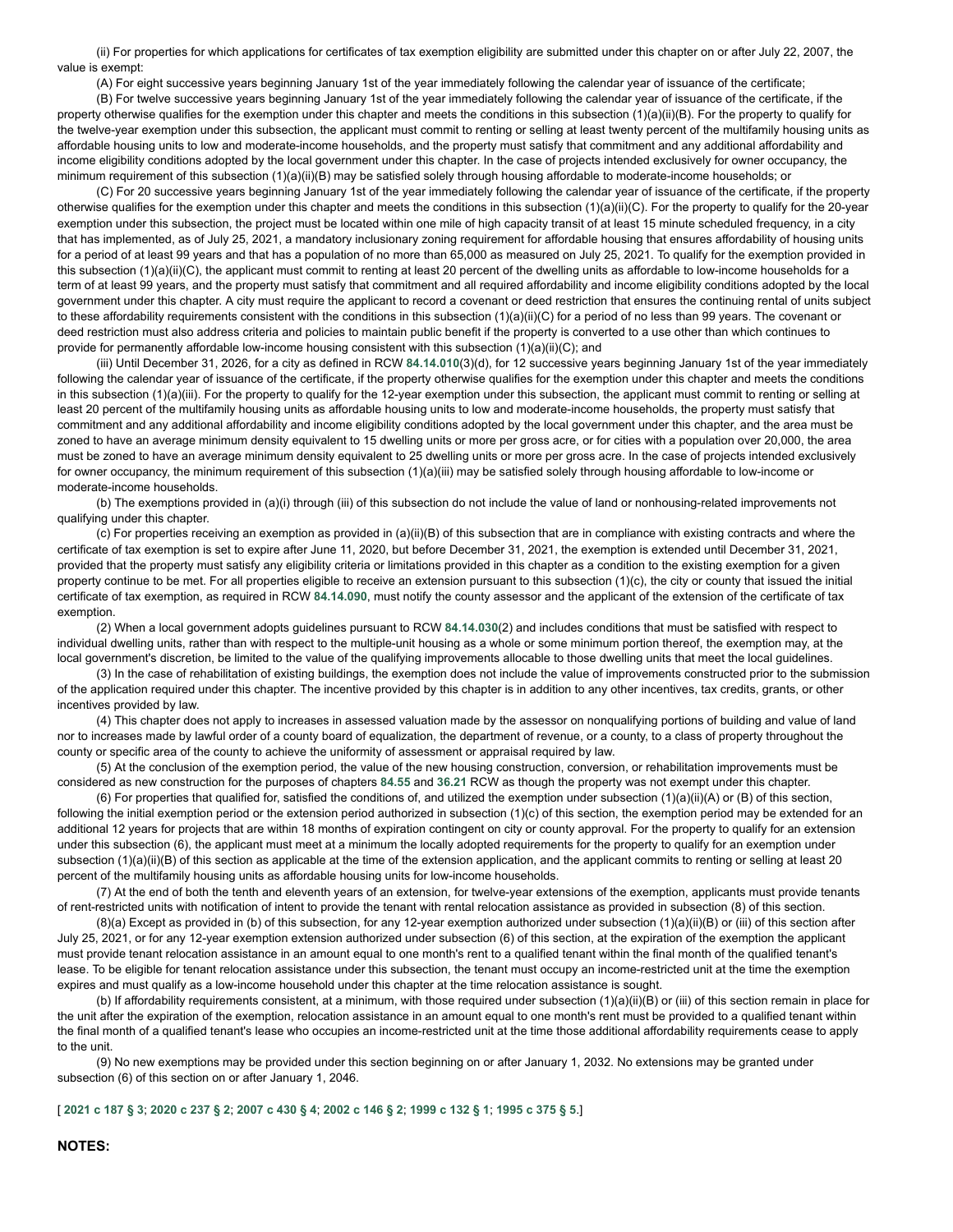**Tax preference performance statement—2021 c 187 § 3:** "(1) This section is the tax preference performance statement for the tax preferences contained in section 3, chapter 187, Laws of 2021. This performance statement is only intended to be used for subsequent evaluation of the tax preferences. It is not intended to create a private right of action by any party or be used to determine eligibility for preferential tax treatment.

(2) The legislature categorizes these tax preferences as ones intended to induce certain designated behavior by taxpayers, as indicated in RCW **[82.32.808](http://app.leg.wa.gov/RCW/default.aspx?cite=82.32.808)**(2)(a).

(3) It is the legislature's specific public policy objective to:

(a) Incentivize developers to construct or rehabilitate multifamily housing;

(b) Incentivize local governments and multifamily housing owners to maintain or expand existing income-restricted unit stock that have been incentivized through the tax exemption provided under chapter **[84.14](http://app.leg.wa.gov/RCW/default.aspx?cite=84.14)** RCW via new authority to renew the property tax abatement in exchange for continued or additional affordability; and

(c) Further encourage multifamily construction in cities and certain unincorporated urban growth areas by expanding access to the multifamily tax exemption program to a broader set of jurisdictions.

(4) It is the legislature's intent to provide the value of new housing construction, conversion, and rehabilitation improvements qualifying under chapter **[84.14](http://app.leg.wa.gov/RCW/default.aspx?cite=84.14)** RCW an exemption from ad valorem property taxation for eight to 12 years or more, as provided for in RCW **[84.14.020](http://app.leg.wa.gov/RCW/default.aspx?cite=84.14.020)**, in order to provide incentives to developers to construct or rehabilitate multifamily housing thereby increasing the number of affordable housing units, or preserving the state's stock of income-restricted units, for low-income to moderate-income residents in certain urban growth areas.

(5) The legislature intends to extend the expiration date of the tax preferences in section 3, chapter 187, Laws of 2021, if a review finds that: (a) Projects receiving an initial eight-year or 12-year exemption regularly enter into subsequent 12-year extensions in exchange for continued or increased income restrictions on affordable units; and

(b) At least 20 percent of the new housing is developed and occupied by households earning:

(i) At or below 80 percent of the area median income, at the time of occupancy, adjusted for family size for the county in which the project is located; or

(ii) Where the housing is intended exclusively for owner occupancy, up to 115 percent of the area median income, at the time of sale, adjusted for family size for the county in which the project is located.

(6) In order to obtain the data necessary to perform the review in subsection (4) [(5)] of this section, the joint legislative audit and review committee must refer to the annual reports compiled by the department of commerce under RCW **[84.14.100](http://app.leg.wa.gov/RCW/default.aspx?cite=84.14.100)** and may refer to data provided by counties or cities in which persons are utilizing the preferences, the office of financial management, the department of commerce, the United States department of housing and urban development, and any other data sources, as needed by the joint legislative audit and review committee." [ **[2021](http://lawfilesext.leg.wa.gov/biennium/2021-22/Pdf/Bills/Session%20Laws/Senate/5287-S2.SL.pdf?cite=2021%20c%20187%20%C2%A7%206) c 187 § 6**.]

**Tax preference performance statement—2020 c 237 § 2:** "(1) This section is the tax preference performance statement for the tax preferences contained in section 2, chapter 237, Laws of 2020. This performance statement is only intended to be used for subsequent evaluation of the tax preferences. It is not intended to create a private right of action by any party or be used to determine eligibility for preferential tax treatment.

(2) The legislature categorizes these tax preferences as ones intended to induce certain designated behavior by taxpayers, as indicated in RCW **[82.32.808](http://app.leg.wa.gov/RCW/default.aspx?cite=82.32.808)**(2)(a).

(3) It is the legislature's specific public policy objective to incentivize local governments and multifamily housing owners to maintain or expand existing income-restricted unit stock that have been incentivized through the tax exemption provided under chapter **[84.14](http://app.leg.wa.gov/RCW/default.aspx?cite=84.14)** RCW.

(4) It is the legislature's intent to provide the value of new housing construction, conversion, and rehabilitation improvements qualifying under chapter **[84.14](http://app.leg.wa.gov/RCW/default.aspx?cite=84.14)** RCW an exemption from ad valorem property taxation for eight to twelve years or more, as provided for in RCW **[84.14.020](http://app.leg.wa.gov/RCW/default.aspx?cite=84.14.020)**, in order to provide incentives to developers to construct or rehabilitate multifamily housing thereby increasing the number of affordable housing units, or preserving the state's stock of income-restricted units, for low-income to moderate-income residents in certain urban growth areas.

(5) The legislature intends to extend the tax preferences in section 2, chapter 237, Laws of 2020, if a review finds that the stock of incomerestricted units in the state is preserved as a result of the extensions provided in RCW **[84.14.020](http://app.leg.wa.gov/RCW/default.aspx?cite=84.14.020)**(1)(c).

(6) In order to obtain the data necessary to perform the review in subsection (5) of this section, the joint legislative audit and review committee must refer to the annual reports compiled by the department of commerce under RCW **[84.14.100](http://app.leg.wa.gov/RCW/default.aspx?cite=84.14.100)** and may refer to data provided by counties or cities in which persons are utilizing the preferences, the office of financial management, the department of commerce, the United States department of housing and urban development, and any other data sources, as needed by the joint legislative audit and review committee." [ **[2020](http://lawfilesext.leg.wa.gov/biennium/2019-20/Pdf/Bills/Session%20Laws/House/2950-S.SL.pdf?cite=2020%20c%20237%20%C2%A7%201) c 237 § 1**.]

# <span id="page-3-0"></span>**RCW [84.14.021](http://app.leg.wa.gov/RCW/default.aspx?cite=84.14.021)**

#### **Exemption—Duration—Valuation—New construction.**

(1)(a) The value of new housing construction, conversion, and rehabilitation improvements qualifying under this chapter is exempt from ad valorem property taxation, as follows: For 20 successive years beginning January 1st of the year immediately following the calendar year of issuance of the certificate, if the property otherwise qualifies for the exemption under this chapter and meets the conditions in this section. For the property to qualify for the 20-year exemption under this section, at least 25 percent of the units must be built by or sold to a qualified nonprofit or local government that will assure permanent affordable homeownership. The remaining 75 percent of units may be rented or sold at market rates.

(b) Until December 31, 2031, for a city as defined in RCW **[84.14.010](http://app.leg.wa.gov/RCW/default.aspx?cite=84.14.010)**(3)(d), in any city the value of new housing construction, conversion, and rehabilitation improvements qualifying under this chapter is exempt from ad valorem property taxation, as follows: For 20 successive years beginning January 1st of the year immediately following the calendar year of issuance of the certificate, if the property otherwise qualifies for the exemption under this chapter and meets the conditions in this section. For the property to qualify for the 20-year exemption under this section, at least 25 percent of the units must be sold to a qualified nonprofit or local government partner that will assure permanent affordable homeownership. The remaining 75 percent of units may be rented or sold at market rates. The area must be zoned to have an average minimum density equivalent to 15 dwelling units or more per gross acre, or for cities with a population over 20,000, the area must be zoned to have an average minimum density equivalent to 25 dwelling units or more per gross acre.

(2) Permanently affordable homeownership units or permanently affordable rental units must be sold or rented to households earning no more than 80 percent of the average median income for the city or local jurisdiction in which the unit is located.

(3) A local jurisdiction may assign and collect an administration fee at each point of sale to cover the administrative costs for oversight of the program to maintain permanently affordable housing units consistent with this section.

(4) The exemptions in this section do not include the value of land or nonhousing-related improvements not qualifying under this chapter. (5) At the conclusion of the exemption period, the value of the new housing construction, conversion, or rehabilitation improvements must be considered as new construction for the purposes of chapters **[84.55](http://app.leg.wa.gov/RCW/default.aspx?cite=84.55)** and **[36.21](http://app.leg.wa.gov/RCW/default.aspx?cite=36.21)** RCW as though the property was not exempt under this chapter.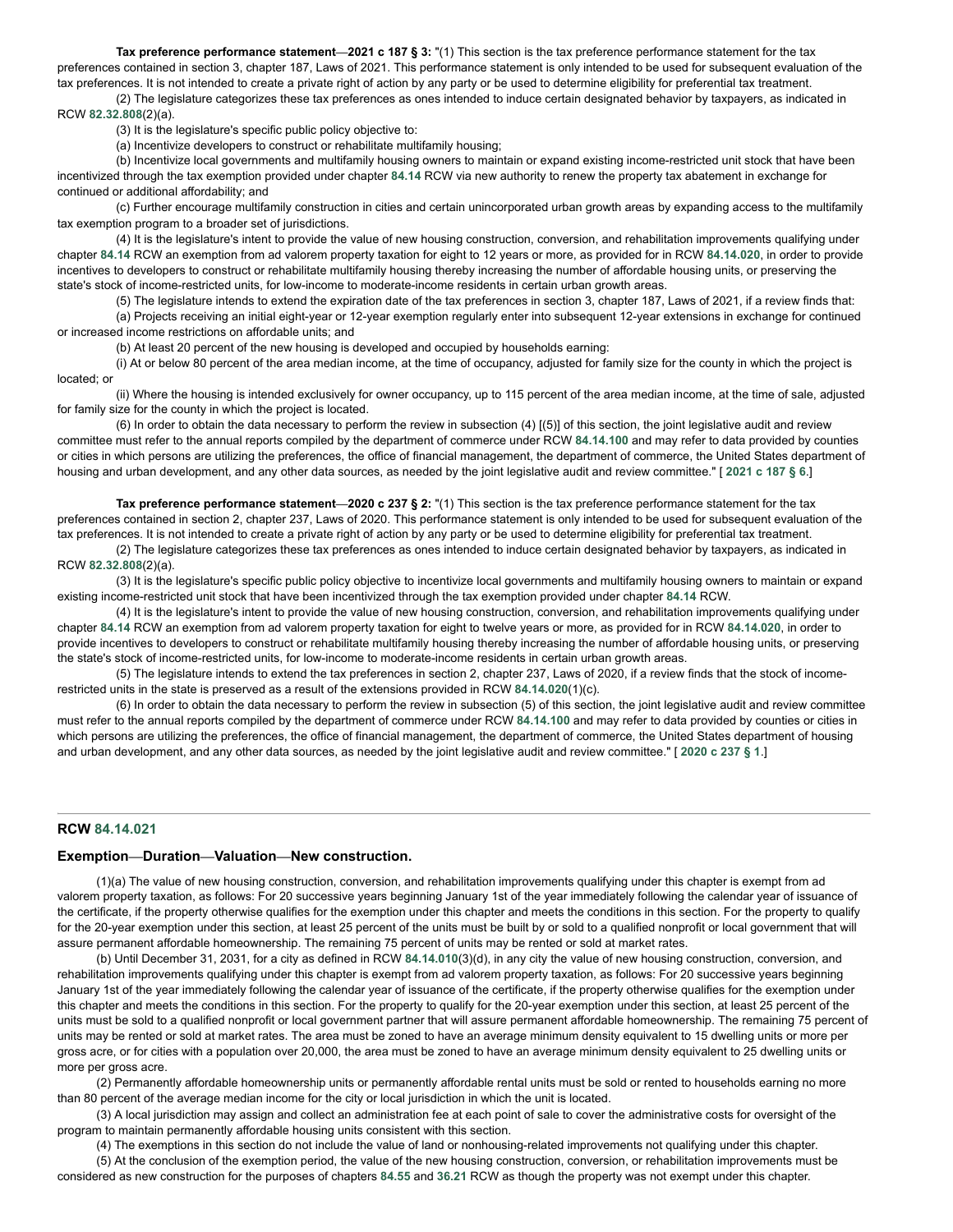(6) For purposes of this section, "permanently affordable homeownership" means homeownership that, in addition to meeting the definition of "affordable housing" in RCW **[43.185A.010](http://app.leg.wa.gov/RCW/default.aspx?cite=43.185A.010)**, is:

(a) Sponsored by a nonprofit organization or governmental entity;

(b) Subject to a ground lease or deed restriction that includes:

(i) A resale restriction designed to provide affordability for future low and moderate-income homebuyers;

(ii) A right of first refusal for the sponsor organization to purchase the home at resale; and

(iii) A requirement that the sponsor must approve any refinancing, including home equity lines of credit; and

(c) Sponsored by a nonprofit organization or governmental entity and the sponsor organization:

(i) Executes a new ground lease or deed restriction with a duration of at least 99 years at the initial sale and with each successive sale; and

(ii) Supports homeowners and enforces the ground lease or deed restriction.

(7) The department of commerce must develop a template for permanent affordability for home or condo ownership through deed restrictions that can be used by a city or local government to ensure compliance with this section.

(8) No new exemptions may be provided under this section beginning on or after January 1, 2032.

[ **[2021](http://lawfilesext.leg.wa.gov/biennium/2021-22/Pdf/Bills/Session%20Laws/Senate/5287-S2.SL.pdf?cite=2021%20c%20187%20%C2%A7%207) c 187 § 7**.]

#### **NOTES:**

**Tax preference performance statement—2021 c 187 § 7:** "(1) This section is the tax preference performance statement for the tax preference contained in section 7, chapter 187, Laws of 2021. This performance statement is only intended to be used for subsequent evaluation of the tax preferences. It is not intended to create a private right of action by any party or be used to determine eligibility for preferential tax treatment.

(2) The legislature categorizes these tax preferences as ones intended to induce certain designated behavior by taxpayers, as indicated in RCW **[82.32.808](http://app.leg.wa.gov/RCW/default.aspx?cite=82.32.808)**(2)(a).

(3) It is the legislature's specific public policy objective to incentivize developers to construct or rehabilitate permanently affordable homeownership units.

(4) It is the legislature's intent to provide the value of new housing construction, conversion, and rehabilitation improvements qualifying under chapter **[84.14](http://app.leg.wa.gov/RCW/default.aspx?cite=84.14)** RCW an exemption from ad valorem property taxation for 20 years, as provided for in section 7 of this act, in order to provide incentives to developers to construct or rehabilitate multifamily housing thereby increasing the number of permanently affordable homeownership units.

(5) The legislature intends to extend the expiration date of the tax preferences in section 7, chapter 187, Laws of 2021, if a review finds that:

(a) The number of local governments utilizing the permanently affordable homeownership tax exemption program authorized in section 7 of this act increases over time;

(b) The number of permanently affordable homeownership units increases; and

(c) The income level of those households benefiting from the permanently affordable homeownership units is consistent with the requirements of section 7 of this act.

(6) In order to obtain the data necessary to perform the review in subsection (5) of this section, the joint legislative audit and review committee must refer to the annual reports compiled by the department of commerce under RCW **[84.14.100](http://app.leg.wa.gov/RCW/default.aspx?cite=84.14.100)** and may refer to data provided by counties or cities in which persons are utilizing the preferences, the office of financial management, the department of commerce, the United States department of housing and urban development, and any other data sources, as needed by the joint legislative audit and review committee." [ **[2021](http://lawfilesext.leg.wa.gov/biennium/2021-22/Pdf/Bills/Session%20Laws/Senate/5287-S2.SL.pdf?cite=2021%20c%20187%20%C2%A7%208) c 187 § 8**.]

#### <span id="page-4-0"></span>**RCW [84.14.030](http://app.leg.wa.gov/RCW/default.aspx?cite=84.14.030)**

#### **Application—Requirements.**

An owner of property making application under this chapter must meet the following requirements:

(1) The new or rehabilitated multiple-unit housing must be located in a residential targeted area as designated by the city or county;

(2) The multiple-unit housing must meet guidelines as adopted by the governing authority that may include height, density, public benefit features, number and size of proposed development, parking, income limits for occupancy, limits on rents or sale prices, and other adopted requirements indicated necessary by the city or county. The required amenities should be relative to the size of the project and tax benefit to be obtained;

(3) The new, converted, or rehabilitated multiple-unit housing must provide for a minimum of fifty percent of the space for permanent residential occupancy. In the case of existing occupied multifamily development, the multifamily housing must also provide for a minimum of four additional multifamily units. Existing multifamily vacant housing that has been vacant for twelve months or more does not have to provide additional multifamily units;

(4) New construction multifamily housing and rehabilitation improvements must be completed within three years from the date of approval of the application, plus any extension authorized under RCW **[84.14.090](http://app.leg.wa.gov/RCW/default.aspx?cite=84.14.090)**(5);

(5) Property proposed to be rehabilitated must fail to comply with one or more standards of the applicable state or local building or housing codes on or after July 23, 1995. If the property proposed to be rehabilitated is not vacant, an applicant must provide each existing tenant housing of comparable size, quality, and price and a reasonable opportunity to relocate; and

(6) The applicant must enter into a contract with the city or county approved by the governing authority, or an administrative official or commission authorized by the governing authority, under which the applicant has agreed to the implementation of the development on terms and conditions satisfactory to the governing authority.

#### [[2021](http://lawfilesext.leg.wa.gov/biennium/2021-22/Pdf/Bills/Session%20Laws/Senate/5287-S2.SL.pdf?cite=2021%20c%20187%20%C2%A7%209) c 187 § 9; [2012](http://lawfilesext.leg.wa.gov/biennium/2011-12/Pdf/Bills/Session%20Laws/Senate/6277-S.SL.pdf?cite=2012%20c%20194%20%C2%A7%203) c 194 § 3; [2007](http://lawfilesext.leg.wa.gov/biennium/2007-08/Pdf/Bills/Session%20Laws/House/1910-S2.SL.pdf?cite=2007%20c%20430%20%C2%A7%205) c 430 § 5; [2005](http://lawfilesext.leg.wa.gov/biennium/2005-06/Pdf/Bills/Session%20Laws/Senate/5713.SL.pdf?cite=2005%20c%2080%20%C2%A7%201) c 80 § 1; [1997](http://lawfilesext.leg.wa.gov/biennium/1997-98/Pdf/Bills/Session%20Laws/Senate/6094.SL.pdf?cite=1997%20c%20429%20%C2%A7%2042) c 429 § 42; [1995](http://lawfilesext.leg.wa.gov/biennium/1995-96/Pdf/Bills/Session%20Laws/Senate/5387-S2.SL.pdf?cite=1995%20c%20375%20%C2%A7%206) c 375 § 6.]

# **NOTES:**

**Severability—1997 c 429:** See note following RCW **[36.70A.3201](http://app.leg.wa.gov/RCW/default.aspx?cite=36.70A.3201)**.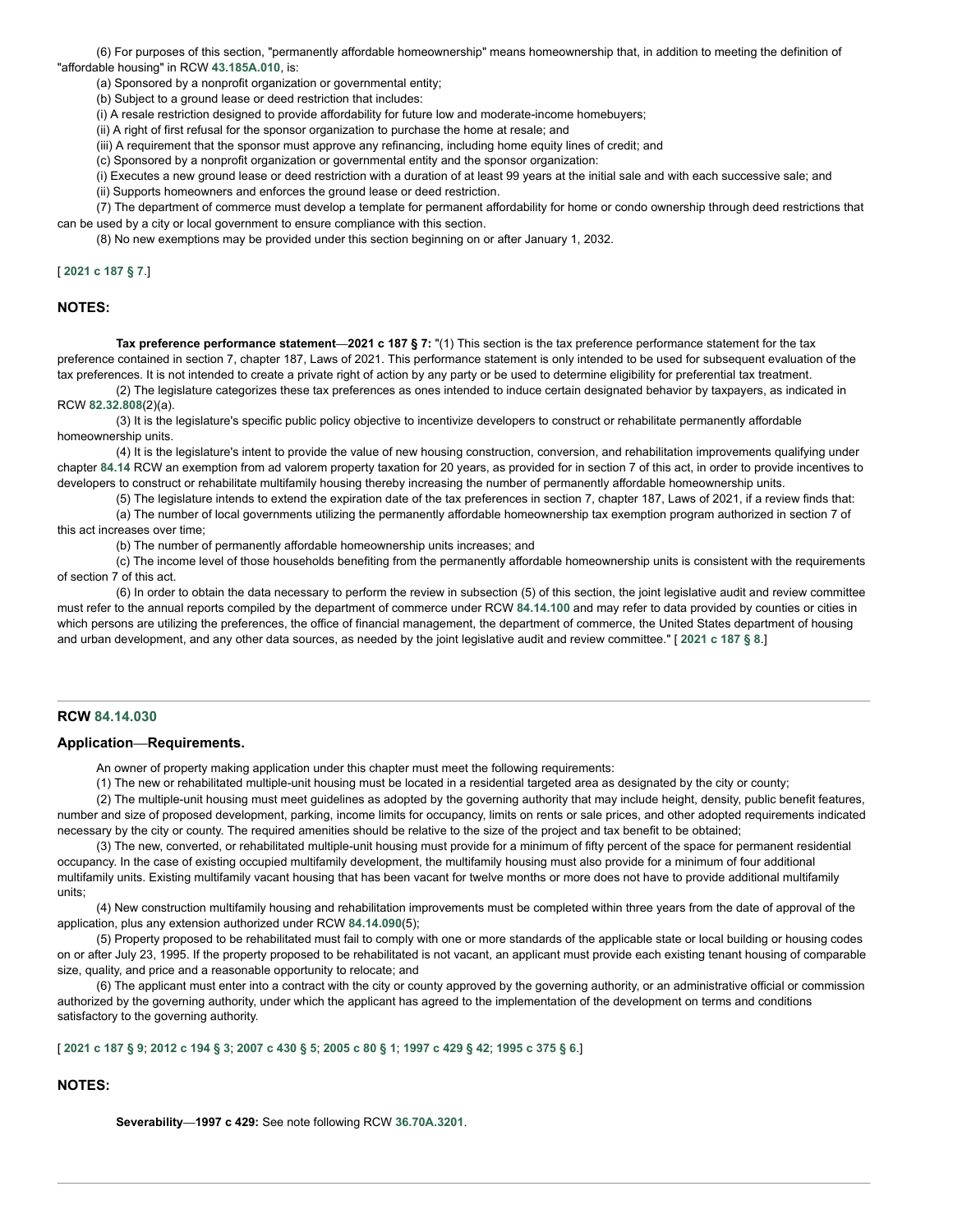#### <span id="page-5-0"></span>**RCW [84.14.040](http://app.leg.wa.gov/RCW/default.aspx?cite=84.14.040)**

### **Designation of residential targeted area—Criteria—Local designation—Hearing—Standards, guidelines.**

(1) The following criteria must be met before an area may be designated as a residential targeted area:

(a) The area must be within an urban center, as determined by the governing authority;

(b) The area must lack, as determined by the governing authority, sufficient available, desirable, and convenient residential housing, including

affordable housing, to meet the needs of the public who would be likely to live in the urban center, if the affordable, desirable, attractive, and livable places to live were available;

(c) The providing of additional housing opportunity, including affordable housing, in the area, as determined by the governing authority, will assist in achieving one or more of the stated purposes of this chapter;

(d) If the residential targeted area is designated by a county, the area must be located in an unincorporated area of the county that is within an urban growth area under RCW **[36.70A.110](http://app.leg.wa.gov/RCW/default.aspx?cite=36.70A.110)** and the area must be: (i) In a rural county, served by a sewer system and designated by a county prior to January 1, 2013; or (ii) in a county that includes a campus of an institution of higher education, as defined in RCW **[28B.92.030](http://app.leg.wa.gov/RCW/default.aspx?cite=28B.92.030)**, where at least one thousand two hundred students live on campus during the academic year; and (iii) until July 15, 2024, in a county seeking to promote transit supportive densities and efficient land use in an area that is located within a designated urban growth area and within .25 miles of a corridor where bus service is scheduled at least every thirty minutes for no less than 10 hours per weekday and is in service or is planned for service to begin within five years of designation; and

(e) For a residential targeted area designated by a county after July 25, 2021, the county governing authority must conduct an evaluation of the risk of potential displacement of residents currently living in the area if the tax incentives authorized in this chapter were to be used in the area. The county may use an existing analysis if one exists. An area may not be designated as a residential targeted area unless: (i) The evaluation finds that the risk of displacement is minimal; or (ii) the governing authority mitigates the risk of displacement with locally adopted mitigation measures such as, but not limited to, ensuring that those directly or indirectly displaced have a first right of refusal to occupy the newly created dwelling units receiving an exemption under this chapter, including the affordable units if they otherwise meet the qualifications.

(2) For the purpose of designating a residential targeted area or areas, the governing authority may adopt a resolution of intention to so designate an area as generally described in the resolution. The resolution must state the time and place of a hearing to be held by the governing authority to consider the designation of the area and may include such other information pertaining to the designation of the area as the governing authority determines to be appropriate to apprise the public of the action intended.

(3) The governing authority must give notice of a hearing held under this chapter by publication of the notice once each week for two consecutive weeks, not less than seven days, nor more than thirty days before the date of the hearing in a paper having a general circulation in the city or county where the proposed residential targeted area is located. The notice must state the time, date, place, and purpose of the hearing and generally identify the area proposed to be designated as a residential targeted area.

(4) Following the hearing, or a continuance of the hearing, the governing authority may designate all or a portion of the area described in the resolution of intent as a residential targeted area if it finds, in its sole discretion, that the criteria in subsections (1) through (3) of this section have been met.

(5) After designation of a residential targeted area, the governing authority must adopt and implement standards and guidelines to be utilized in considering applications and making the determinations required under RCW **[84.14.060](http://app.leg.wa.gov/RCW/default.aspx?cite=84.14.060)**. The standards and guidelines must establish basic requirements for both new construction and rehabilitation, which must include:

(a) Application process and procedures;

(b) Income and rent standards for affordable units;

(c) Requirements that address demolition of existing structures and site utilization; and

(d) Building requirements that may include elements addressing parking, height, density, environmental impact, and compatibility with the existing surrounding property and such other amenities as will attract and keep permanent residents and that will properly enhance the livability of the residential targeted area in which they are to be located.

(6)(a) The governing authority may adopt and implement, either as conditions to eight-year exemptions or as conditions to an extended exemption period under RCW **[84.14.020](http://app.leg.wa.gov/RCW/default.aspx?cite=84.14.020)**(1)(a)(ii) (B) or (C), or as conditions to any combination of exemptions authorized under this chapter, more stringent income eligibility, rent, or sale price limits, including limits that apply to a higher percentage of units, than the minimum conditions for an extended exemption period under RCW **[84.14.020](http://app.leg.wa.gov/RCW/default.aspx?cite=84.14.020)**(1)(a)(ii) (B) or (C).

(b) Additionally, a governing authority may adopt and implement as a contractual prerequisite to any exemption granted pursuant to RCW **[84.14.020](http://app.leg.wa.gov/RCW/default.aspx?cite=84.14.020)**:

(i) A requirement that applicants pay at least the prevailing rate of hourly wage established under chapter **[39.12](http://app.leg.wa.gov/RCW/default.aspx?cite=39.12)** RCW for journey level and apprentice workers on residential and commercial construction;

(ii) Payroll record requirements consistent with RCW **[39.12.120](http://app.leg.wa.gov/RCW/default.aspx?cite=39.12.120)**(1);

(iii) Apprenticeship utilization requirements consistent with RCW **[39.04.310](http://app.leg.wa.gov/RCW/default.aspx?cite=39.04.310)**; and

(iv) A contracting inclusion plan developed in consultation with the office of minority and women's business enterprises.

(7) For any multiunit housing located in an unincorporated area of a county, a property owner seeking tax incentives under this chapter must commit to renting or selling at least twenty percent of the multifamily housing units as affordable housing units to low and moderate-income households. In the case of multiunit housing intended exclusively for owner occupancy, the minimum requirement of this subsection (7) may be satisfied solely through housing affordable to moderate-income households.

(8) Nothing in this section prevents a governing authority from adopting and implementing additional requirements to any exemption granted under RCW **[84.14.020](http://app.leg.wa.gov/RCW/default.aspx?cite=84.14.020)**.

### [[2021](http://lawfilesext.leg.wa.gov/biennium/2021-22/Pdf/Bills/Session%20Laws/Senate/5287-S2.SL.pdf?cite=2021%20c%20187%20%C2%A7%204) c 187 § 4; [2014](http://lawfilesext.leg.wa.gov/biennium/2013-14/Pdf/Bills/Session%20Laws/Senate/6330-S2.SL.pdf?cite=2014%20c%2096%20%C2%A7%204) c 96 § 4; [2012](http://lawfilesext.leg.wa.gov/biennium/2011-12/Pdf/Bills/Session%20Laws/Senate/6277-S.SL.pdf?cite=2012%20c%20194%20%C2%A7%204) c 194 § 4; [2007](http://lawfilesext.leg.wa.gov/biennium/2007-08/Pdf/Bills/Session%20Laws/House/1910-S2.SL.pdf?cite=2007%20c%20430%20%C2%A7%206) c 430 § 6; [1995](http://lawfilesext.leg.wa.gov/biennium/1995-96/Pdf/Bills/Session%20Laws/Senate/5387-S2.SL.pdf?cite=1995%20c%20375%20%C2%A7%207) c 375 § 7.]

### **NOTES:**

**Tax preference performance statement—2014 c 96:** "This section is the tax preference performance statement for the tax preference contained in RCW **[84.14.040](http://app.leg.wa.gov/RCW/default.aspx?cite=84.14.040)** and **[84.14.060](http://app.leg.wa.gov/RCW/default.aspx?cite=84.14.060)**. This performance statement is only intended to be used for subsequent evaluation of the tax preference. It is not intended to create a private right of action by any party or be used to determine eligibility for preferential tax treatment.

(1) The legislature categorizes this tax preference as one intended to induce certain designated behavior by taxpayers, as indicated in RCW **[82.32.808](http://app.leg.wa.gov/RCW/default.aspx?cite=82.32.808)**(2)(a).

(2) It is the legislature's specific public policy objective to stimulate the construction of new multifamily housing in urban growth areas located in unincorporated areas of rural counties where housing options, including affordable housing options, are severely limited. It is the legislature's intent to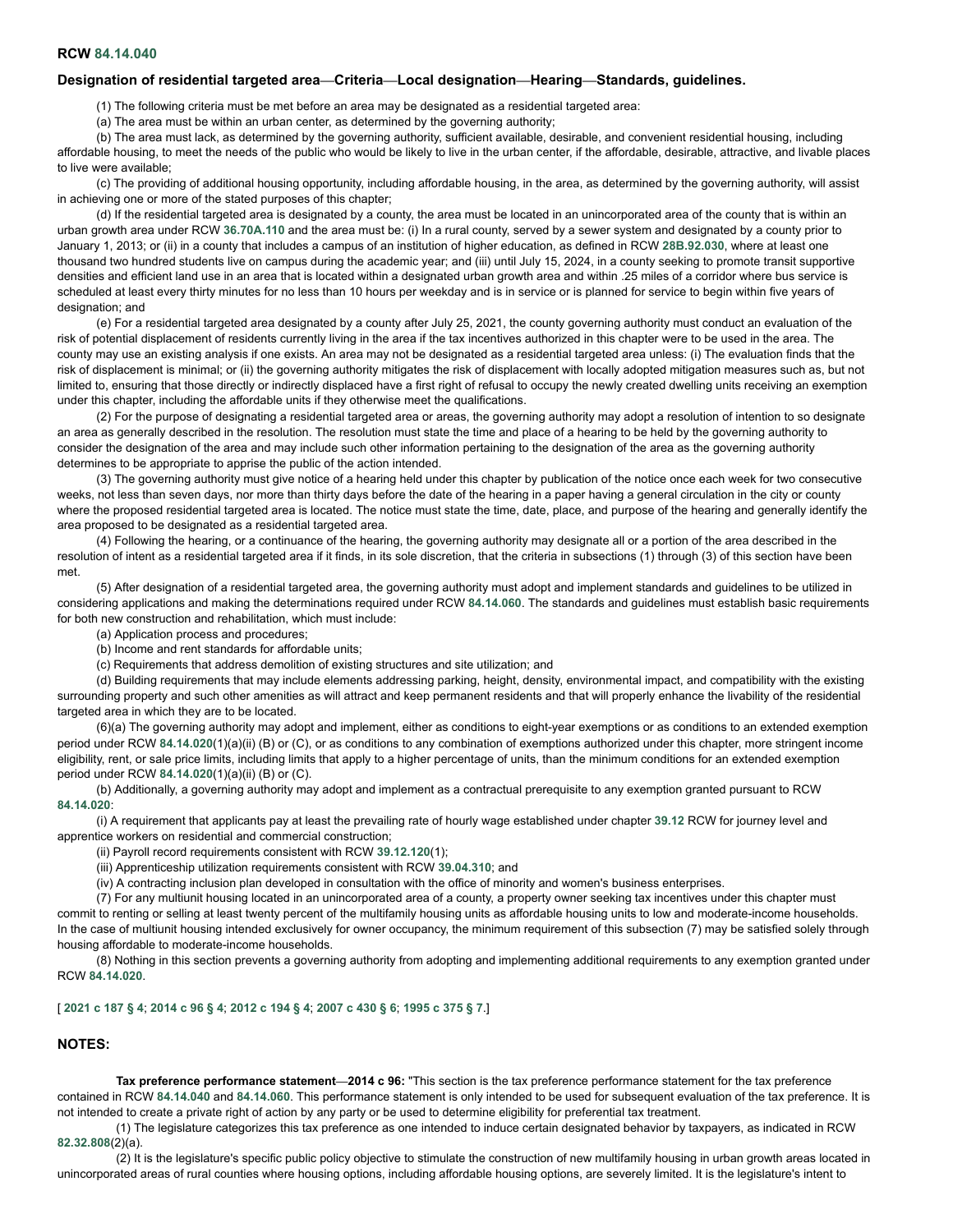provide the value of new housing construction, conversion, and rehabilitation improvements qualifying under chapter **[84.14](http://app.leg.wa.gov/RCW/default.aspx?cite=84.14)** RCW an exemption from ad valorem property taxation for eight to twelve years, as provided for in RCW **[84.14.020](http://app.leg.wa.gov/RCW/default.aspx?cite=84.14.020)**, in order to provide incentives to developers to construct new multifamily housing thereby increasing the number of affordable housing units for low to moderate-income residents in certain rural counties.

(3) If a review finds that at least twenty percent of the new housing is developed and occupied by households making at or below eighty percent of the area median income, at the time of occupancy, adjusted for family size for the county where the project is located or where the housing is intended exclusively for owner occupancy, the household may earn up to one hundred fifteen percent of the area median income, at the time of sale, adjusted for family size for the county where the project is located, then the legislature intends to extend the expiration date of the tax preference.

(4) In order to obtain the data necessary to perform the review in subsection (3) of this section, the joint legislative audit and review committee may refer to data provided by counties in which beneficiaries are utilizing the preference, the office of financial management, the department of commerce, the United States department of housing and urban development, and other data sources as needed by the joint legislative audit and review committee." [ **[2014](http://lawfilesext.leg.wa.gov/biennium/2013-14/Pdf/Bills/Session%20Laws/Senate/6330-S2.SL.pdf?cite=2014%20c%2096%20%C2%A7%201) c 96 § 1**.]

# <span id="page-6-0"></span>**RCW [84.14.050](http://app.leg.wa.gov/RCW/default.aspx?cite=84.14.050)**

## **Application—Procedures.**

An owner of property seeking tax incentives under this chapter must complete the following procedures:

(1) In the case of rehabilitation or where demolition or new construction is required, the owner must secure from the governing authority or duly authorized representative, before commencement of rehabilitation improvements or new construction, verification of property noncompliance with applicable building and housing codes;

(2) In the case of new and rehabilitated multifamily housing, the owner must apply to the city or county on forms adopted by the governing authority. The application must contain the following:

(a) Information setting forth the grounds supporting the requested exemption including information indicated on the application form or in the guidelines;

(b) A description of the project and site plan, including the floor plan of units and other information requested;

(c) A statement that the applicant is aware of the potential tax liability involved when the property ceases to be eligible for the incentive provided under this chapter;

(3) The applicant must verify the application by oath or affirmation; and

(4) The application must be accompanied by the application fee, if any, required under RCW **[84.14.080](http://app.leg.wa.gov/RCW/default.aspx?cite=84.14.080)**. The governing authority may permit the applicant to revise an application before final action by the governing authority.

# [[2012](http://lawfilesext.leg.wa.gov/biennium/2011-12/Pdf/Bills/Session%20Laws/Senate/6277-S.SL.pdf?cite=2012%20c%20194%20%C2%A7%205) c 194 § 5; [2007](http://lawfilesext.leg.wa.gov/biennium/2007-08/Pdf/Bills/Session%20Laws/House/1910-S2.SL.pdf?cite=2007%20c%20430%20%C2%A7%207) c 430 § 7; [1999](http://lawfilesext.leg.wa.gov/biennium/1999-00/Pdf/Bills/Session%20Laws/Senate/5746-S.SL.pdf?cite=1999%20c%20132%20%C2%A7%202) c 132 § 2; [1997](http://lawfilesext.leg.wa.gov/biennium/1997-98/Pdf/Bills/Session%20Laws/Senate/6094.SL.pdf?cite=1997%20c%20429%20%C2%A7%2043) c 429 § 43; [1995](http://lawfilesext.leg.wa.gov/biennium/1995-96/Pdf/Bills/Session%20Laws/Senate/5387-S2.SL.pdf?cite=1995%20c%20375%20%C2%A7%208) c 375 § 8 ]

### **NOTES:**

**Severability—1997 c 429:** See note following RCW **[36.70A.3201](http://app.leg.wa.gov/RCW/default.aspx?cite=36.70A.3201)**.

## <span id="page-6-1"></span>**RCW [84.14.060](http://app.leg.wa.gov/RCW/default.aspx?cite=84.14.060)**

#### **Approval—Required findings.**

(1) The duly authorized administrative official or committee of the city or county may approve the application if it finds that:

(a) A minimum of four new units are being constructed or in the case of occupied rehabilitation or conversion a minimum of four additional multifamily units are being developed;

(b) If applicable, the proposed multiunit housing project meets the affordable housing requirements as described in RCW **[84.14.020](http://app.leg.wa.gov/RCW/default.aspx?cite=84.14.020)**;

(c) The proposed project is or will be, at the time of completion, in conformance with all local plans and regulations that apply at the time the application is approved;

(d) The owner has complied with all standards and guidelines adopted by the city or county under this chapter; and

(e) The site is located in a residential targeted area of an urban center or urban growth area that has been designated by the governing authority in accordance with procedures and guidelines indicated in RCW **[84.14.040](http://app.leg.wa.gov/RCW/default.aspx?cite=84.14.040)**.

(2) An application may not be approved after July 1, 2007, if any part of the proposed project site is within a campus facilities master plan, except as provided in RCW **[84.14.040](http://app.leg.wa.gov/RCW/default.aspx?cite=84.14.040)**(1)(d).

(3) An application may not be approved for a residential targeted area in a rural county on or after January 1, 2020.

#### [[2014](http://lawfilesext.leg.wa.gov/biennium/2013-14/Pdf/Bills/Session%20Laws/Senate/6330-S2.SL.pdf?cite=2014%20c%2096%20%C2%A7%205) c 96 § 5; [2012](http://lawfilesext.leg.wa.gov/biennium/2011-12/Pdf/Bills/Session%20Laws/Senate/6277-S.SL.pdf?cite=2012%20c%20194%20%C2%A7%206) c 194 § 6. Prior: [2007](http://lawfilesext.leg.wa.gov/biennium/2007-08/Pdf/Bills/Session%20Laws/House/2164-S.SL.pdf?cite=2007%20c%20185%20%C2%A7%202) c 430 § 8; 2007 c 185 § 2; [1995](http://lawfilesext.leg.wa.gov/biennium/1995-96/Pdf/Bills/Session%20Laws/Senate/5387-S2.SL.pdf?cite=1995%20c%20375%20%C2%A7%209) c 375 § 9 ]

# **NOTES:**

**Tax preference performance statement—2014 c 96:** See note following RCW **[84.14.040](http://app.leg.wa.gov/RCW/default.aspx?cite=84.14.040)**.

<span id="page-6-2"></span>**Effective date—2007 c 185:** See note following RCW **[84.14.010](http://app.leg.wa.gov/RCW/default.aspx?cite=84.14.010)**.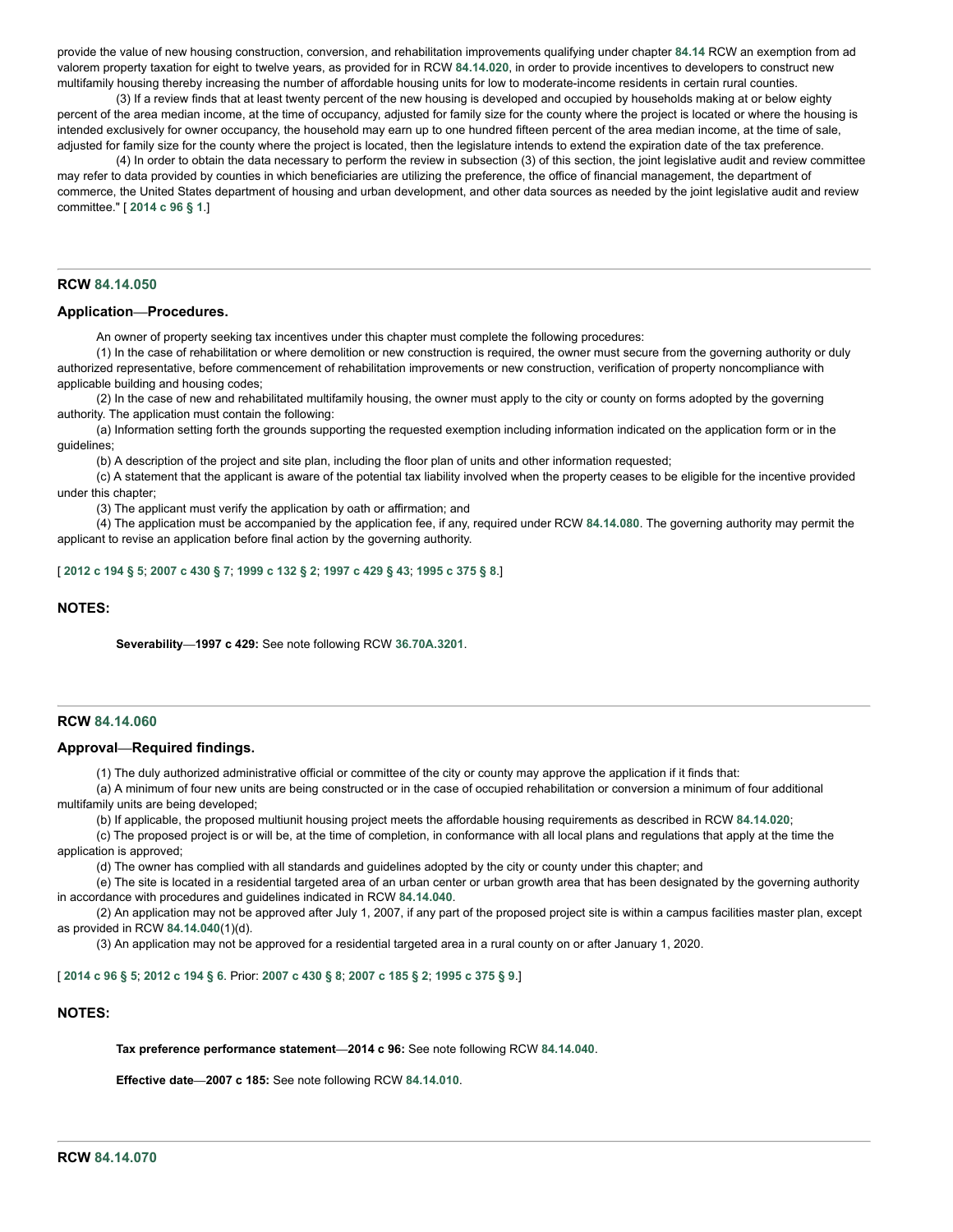# **Processing—Approval—Denial—Appeal.**

(1) The governing authority or an administrative official or commission authorized by the governing authority must approve or deny an application filed under this chapter within ninety days after receipt of the application.

(2) If the application is approved, the city or county must issue the owner of the property a conditional certificate of acceptance of tax exemption. The certificate must contain a statement by a duly authorized administrative official of the governing authority that the property has complied with the required findings indicated in RCW **[84.14.060](http://app.leg.wa.gov/RCW/default.aspx?cite=84.14.060)**.

(3) If the application is denied by the authorized administrative official or commission authorized by the governing authority, the deciding administrative official or commission must state in writing the reasons for denial and send the notice to the applicant at the applicant's last known address within ten days of the denial.

(4) Upon denial by a duly authorized administrative official or commission, an applicant may appeal the denial to the governing authority within thirty days after receipt of the denial. The appeal before the governing authority must be based upon the record made before the administrative official with the burden of proof on the applicant to show that there was no substantial evidence to support the administrative official's decision. The decision of the governing body in denying or approving the application is final.

### [ **[2012](http://lawfilesext.leg.wa.gov/biennium/2011-12/Pdf/Bills/Session%20Laws/Senate/6277-S.SL.pdf?cite=2012%20c%20194%20%C2%A7%207) c 194 § 7**; **[1995](http://lawfilesext.leg.wa.gov/biennium/1995-96/Pdf/Bills/Session%20Laws/Senate/5387-S2.SL.pdf?cite=1995%20c%20375%20%C2%A7%2010) c 375 § 10**.]

# <span id="page-7-0"></span>**RCW [84.14.080](http://app.leg.wa.gov/RCW/default.aspx?cite=84.14.080)**

### **Fees.**

The governing authority may establish an application fee. This fee may not exceed an amount determined to be required to cover the cost to be incurred by the governing authority and the assessor in administering this chapter. The application fee must be paid at the time the application for limited exemption is filed. If the application is approved, the governing authority shall pay the application fee to the county assessor for deposit in the county current expense fund, after first deducting that portion of the fee attributable to its own administrative costs in processing the application. If the application is denied, the governing authority may retain that portion of the application fee attributable to its own administrative costs and refund the balance to the applicant.

#### [ **[1995](http://lawfilesext.leg.wa.gov/biennium/1995-96/Pdf/Bills/Session%20Laws/Senate/5387-S2.SL.pdf?cite=1995%20c%20375%20%C2%A7%2011) c 375 § 11**.]

#### <span id="page-7-1"></span>**RCW [84.14.090](http://app.leg.wa.gov/RCW/default.aspx?cite=84.14.090)**

## Filing requirements for owner upon completion—Determination by city or county—Notice of intention by city or county **not to file—Extension of deadline—Appeal.**

(1) Upon completion of rehabilitation or new construction for which an application for a limited tax exemption under this chapter has been approved and after issuance of the certificate of occupancy, the owner must file with the city or county the following:

(a) A statement of the amount of rehabilitation or construction expenditures made with respect to each housing unit and the composite expenditures made in the rehabilitation or construction of the entire property;

(b) A description of the work that has been completed and a statement that the rehabilitation improvements or new construction on the owner's property qualify the property for limited exemption under this chapter;

(c) If applicable, a statement that the project meets the affordable housing requirements as described in RCW **[84.14.020](http://app.leg.wa.gov/RCW/default.aspx?cite=84.14.020)**; and

(d) A statement that the work has been completed within three years of the issuance of the conditional certificate of tax exemption.

(2) Within thirty days after receipt of the statements required under subsection (1) of this section, the authorized representative of the city or county must determine whether the work completed, and the affordability of the units, is consistent with the application and the contract approved by the city or county and is qualified for a limited tax exemption under this chapter. The city or county must also determine which specific improvements completed meet the requirements and required findings.

(3) If the rehabilitation, conversion, or construction is completed within three years of the date the application for a limited tax exemption is filed under this chapter, or within an authorized extension of this time limit, and the authorized representative of the city or county determines that improvements were constructed consistent with the application and other applicable requirements, including if applicable, affordable housing requirements, and the owner's property is qualified for a limited tax exemption under this chapter, the city or county must file the certificate of tax exemption with the county assessor within ten days of the expiration of the thirty-day period provided under subsection (2) of this section.

(4) The authorized representative of the city or county must notify the applicant that a certificate of tax exemption is not going to be filed if the authorized representative determines that:

(a) The rehabilitation or new construction was not completed within three years of the application date, or within any authorized extension of the time limit;

(b) The improvements were not constructed consistent with the application or other applicable requirements;

(c) If applicable, the affordable housing requirements as described in RCW **[84.14.020](http://app.leg.wa.gov/RCW/default.aspx?cite=84.14.020)** were not met; or

(d) The owner's property is otherwise not qualified for limited exemption under this chapter.

(5) If the authorized representative of the city or county finds that construction or rehabilitation of multiple-unit housing was not completed within the required time period due to circumstances beyond the control of the owner and that the owner has been acting and could reasonably be expected to act in good faith and with due diligence, the governing authority or the city or county official authorized by the governing authority may extend the deadline for completion of construction or rehabilitation for a period not to exceed twenty-four consecutive months. For preliminary or final applications submitted on or before February 15, 2020, with any outstanding application requirements, such as obtaining a temporary certificate of occupancy, the city or county may choose to extend the deadline for completion for an additional five years. The five-year extension begins immediately following the completion of any outstanding applications or previously authorized extensions, whichever is later.

(6) The governing authority may provide by ordinance for an appeal of a decision by the deciding officer or authority that an owner is not entitled to a certificate of tax exemption to the governing authority, a hearing examiner, or other city or county officer authorized by the governing authority to hear the appeal in accordance with such reasonable procedures and time periods as provided by ordinance of the governing authority. The owner may appeal a decision by the deciding officer or authority that is not subject to local appeal or a decision by the local appeal authority that the owner is not entitled to a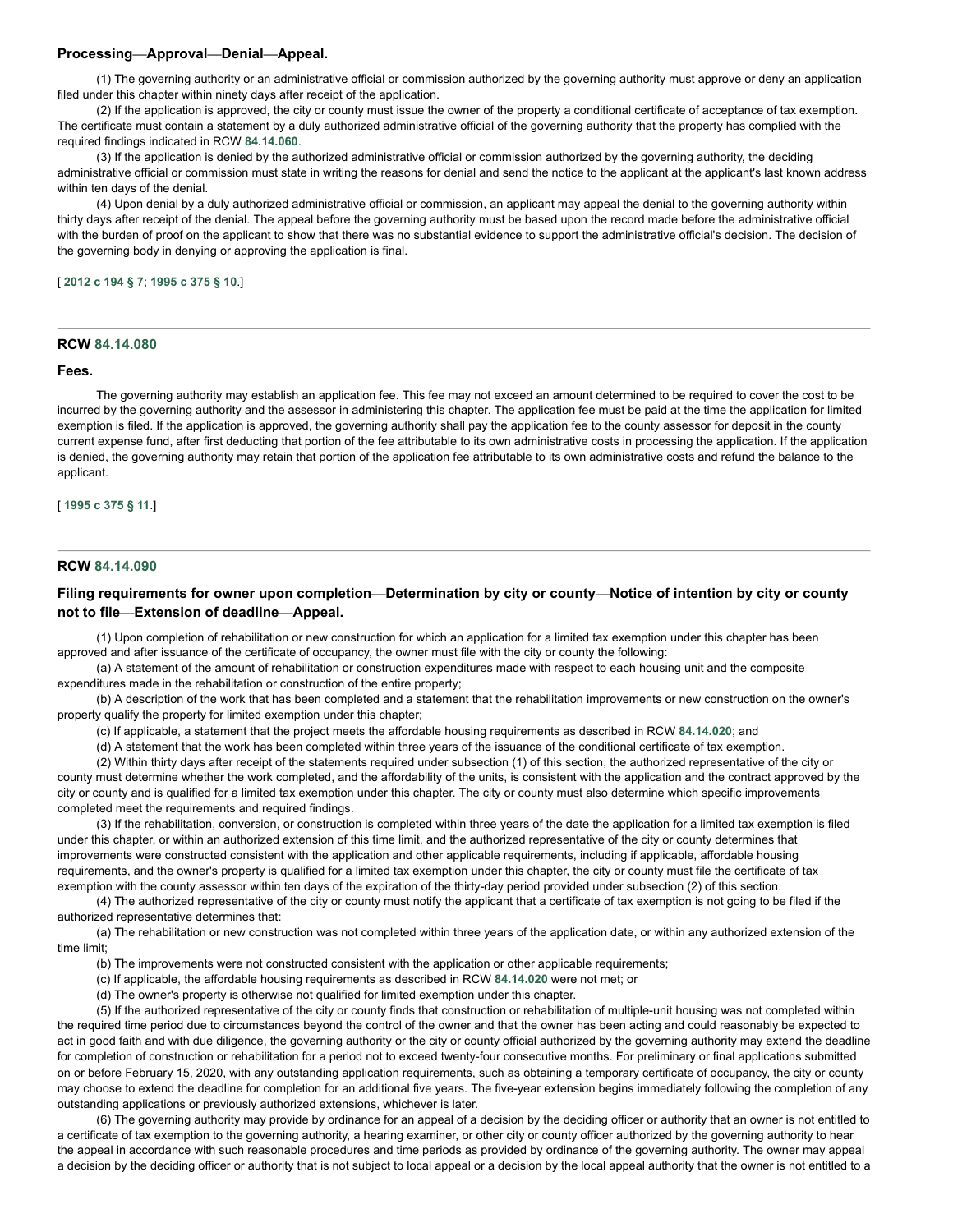certificate of tax exemption in superior court under RCW **[34.05.510](http://app.leg.wa.gov/RCW/default.aspx?cite=34.05.510)** through **[34.05.598](http://app.leg.wa.gov/RCW/default.aspx?cite=34.05.598)**, if the appeal is filed within thirty days of notification by the city or county to the owner of the decision being challenged.

# [ **[2021](http://lawfilesext.leg.wa.gov/biennium/2021-22/Pdf/Bills/Session%20Laws/Senate/5287-S2.SL.pdf?cite=2021%20c%20187%20%C2%A7%2010) c 187 § 10**; **[2012](http://lawfilesext.leg.wa.gov/biennium/2011-12/Pdf/Bills/Session%20Laws/Senate/6277-S.SL.pdf?cite=2012%20c%20194%20%C2%A7%208) c 194 § 8**; **[2007](http://lawfilesext.leg.wa.gov/biennium/2007-08/Pdf/Bills/Session%20Laws/House/1910-S2.SL.pdf?cite=2007%20c%20430%20%C2%A7%209) c 430 § 9**; **[1995](http://lawfilesext.leg.wa.gov/biennium/1995-96/Pdf/Bills/Session%20Laws/Senate/5387-S2.SL.pdf?cite=1995%20c%20375%20%C2%A7%2012) c 375 § 12**.]

# <span id="page-8-0"></span>**RCW [84.14.100](http://app.leg.wa.gov/RCW/default.aspx?cite=84.14.100)**

### Report—Filing—Department of commerce audit or review—Guidance to cities and counties. (Expires January 1, 2058.)

(1) Thirty days after the anniversary of the date of the certificate of tax exemption and each year for the tax exemption period, the owner of the rehabilitated or newly constructed property, or the qualified nonprofit or local government that will assure permanent affordable homeownership for at least 25 percent of the units for properties receiving an exemption under RCW **[84.14.021](http://app.leg.wa.gov/RCW/default.aspx?cite=84.14.021)**, must file with a designated authorized representative of the city or county an annual report indicating the following:

(a) A statement of occupancy and vacancy of the rehabilitated or newly constructed property during the twelve months ending with the anniversary date;

(b) A certification by the owner that the property has not changed use and, if applicable, that the property has been in compliance with the affordable housing requirements as described in RCW **[84.14.020](http://app.leg.wa.gov/RCW/default.aspx?cite=84.14.020)** since the date of the certificate approved by the city or county;

(c) A description of changes or improvements constructed after issuance of the certificate of tax exemption; and

(d) Any additional information requested by the city or county in regards to the units receiving a tax exemption.

(2) All cities or counties, which issue certificates of tax exemption for multiunit housing that conform to the requirements of this chapter, must report annually by April 1st of each year, beginning in 2007, to the department of commerce. A city or county must be in compliance with the reporting requirements of this section to offer certificates of tax exemption for multiunit housing authorized in this chapter. The report must include the following information:

(a) The number of tax exemption certificates granted;

(b) The total number and type of units produced or to be produced;

(c) The number, size, and type of units produced or to be produced meeting affordable housing requirements;

(d) The actual development cost of each unit produced;

(e) The total monthly rent or total sale amount of each unit produced;

(f) The annual household income and household size for each of the affordable units receiving a tax exemption and a summary of these figures for the city or county; and

(g) The value of the tax exemption for each project receiving a tax exemption and the total value of tax exemptions granted.

(3)(a) The department of commerce must adopt and implement a program to effectively audit or review that the owner or operator of each property for which a certificate of tax exemption has been issued, except for those properties receiving an exemption that are owned or operated by a nonprofit or for those properties receiving an exemption from a city or county that operates an independent audit or review program, is offering the number of units at rents as committed to in the approved application for an exemption and that the tenants are being properly screened to be qualified for an incomerestricted unit. The audit or review program must be adopted in consultation with local governments and other stakeholders and may be based on auditing a percentage of income-restricted units or properties annually. A private owner or operator of a property for which a certificate of tax exemption has been issued under this chapter, must be audited at least once every five years.

(b) If the review or audit required under (a) of this subsection for a given property finds that the owner or operator is not offering the number of units at rents as committed to in the approved application or is not properly screening tenants for income-restricted units, the department of commerce must notify the city or county and the city or county must impose and collect a sliding scale penalty not to exceed an amount calculated by subtracting the amount of rents that would have been collected had the owner or operator complied with their commitment from the amount of rents collected by the owner or operator for the income-restricted units, with consideration of the severity of the noncompliance. If a subsequent review or audit required under (a) of this subsection for a given property finds continued substantial noncompliance with the program requirements, the exemption certificate must be canceled pursuant to RCW **[84.14.110](http://app.leg.wa.gov/RCW/default.aspx?cite=84.14.110)**.

(c) The department of commerce may impose and collect a fee, not to exceed the costs of the audit or review, from the owner or operator of any property subject to an audit or review required under (a) of this subsection.

(4) The department of commerce must provide guidance to cities and counties, which issue certificates of tax exemption for multiunit housing that conform to the requirements of this chapter, on best practices in managing and reporting for the exemption programs authorized under this chapter, including guidance for cities and counties to collect and report demographic information for tenants of units receiving a tax exemption under this chapter.

(5) This section expires January 1, 2058.

[ **[2021](http://lawfilesext.leg.wa.gov/biennium/2021-22/Pdf/Bills/Session%20Laws/Senate/5287-S2.SL.pdf?cite=2021%20c%20187%20%C2%A7%205) c 187 § 5**; **[2012](http://lawfilesext.leg.wa.gov/biennium/2011-12/Pdf/Bills/Session%20Laws/Senate/6277-S.SL.pdf?cite=2012%20c%20194%20%C2%A7%209) c 194 § 9**; **[2007](http://lawfilesext.leg.wa.gov/biennium/2007-08/Pdf/Bills/Session%20Laws/House/1910-S2.SL.pdf?cite=2007%20c%20430%20%C2%A7%2010) c 430 § 10**; **[1995](http://lawfilesext.leg.wa.gov/biennium/1995-96/Pdf/Bills/Session%20Laws/Senate/5387-S2.SL.pdf?cite=1995%20c%20375%20%C2%A7%2013) c 375 § 13**.]

#### <span id="page-8-1"></span>**RCW [84.14.110](http://app.leg.wa.gov/RCW/default.aspx?cite=84.14.110)**

# Cancellation of exemption-Notice by owner of change in use-Additional tax-Penalty-Interest-Lien-Notice of **cancellation—Appeal—Correction of tax rolls.**

(1) If improvements have been exempted under this chapter, the improvements continue to be exempted for the applicable period under RCW **[84.14.020](http://app.leg.wa.gov/RCW/default.aspx?cite=84.14.020)**, so long as they are not converted to another use and continue to satisfy all applicable conditions. If the owner intends to convert the multifamily development to another use, or if applicable, if the owner intends to discontinue compliance with the affordable housing requirements as described in RCW **[84.14.020](http://app.leg.wa.gov/RCW/default.aspx?cite=84.14.020)** or any other condition to exemption, the owner must notify the assessor within sixty days of the change in use or intended discontinuance. If, after a certificate of tax exemption has been filed with the county assessor, the authorized representative of the governing authority discovers that a portion of the property is changed or will be changed to a use that is other than residential or that housing or amenities no longer meet the requirements, including, if applicable, affordable housing requirements, as previously approved or agreed upon by contract between the city or county and the owner and that the multifamily housing, or a portion of the housing, no longer qualifies for the exemption, the tax exemption must be canceled and the following must occur:

(a) Additional real property tax must be imposed upon the value of the nonqualifying improvements in the amount that would normally be imposed, plus a penalty must be imposed amounting to twenty percent. This additional tax is calculated based upon the difference between the property tax paid